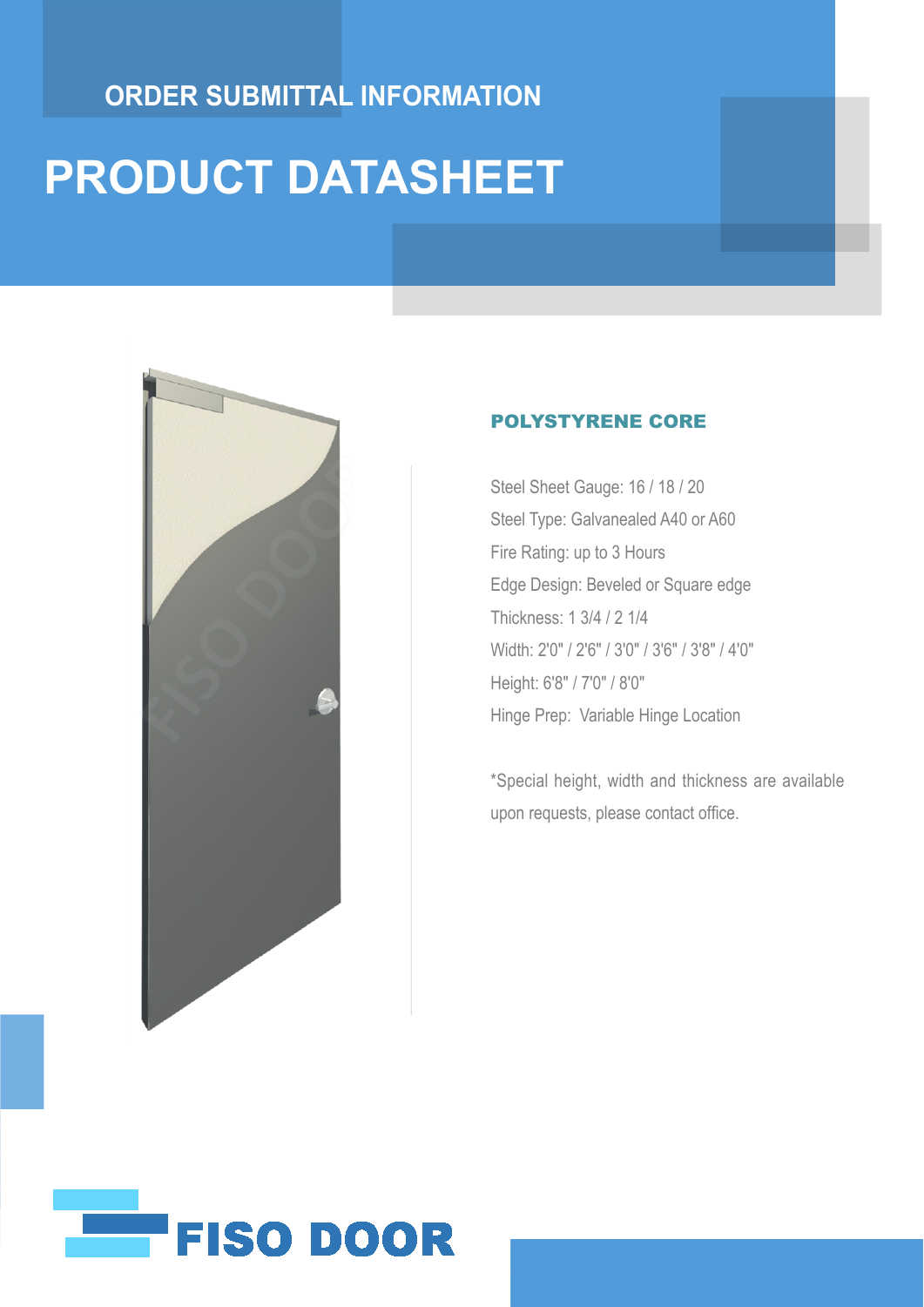### **ORDER SUBMITTAL INFORMATION**

# **PRODUCT DATASHEET**



#### POLYURETHANE CORE

Steel Sheet Gauge: 16 / 18 / 20 Steel Type: Galvanealed A40 or A60 Fire Rating: up to 3 Hours Edge Design: Beveled or Square edge Thickness: 1 3/4 / 2 1/4 Width: 2'0" / 2'6" / 3'0" / 3'6" / 3'8" / 4'0" Height: 6'8" / 7'0" / 8'0" Hinge Prep: Variable Hinge Location

\*Special height, width and thickness are available upon requests, please contact office.